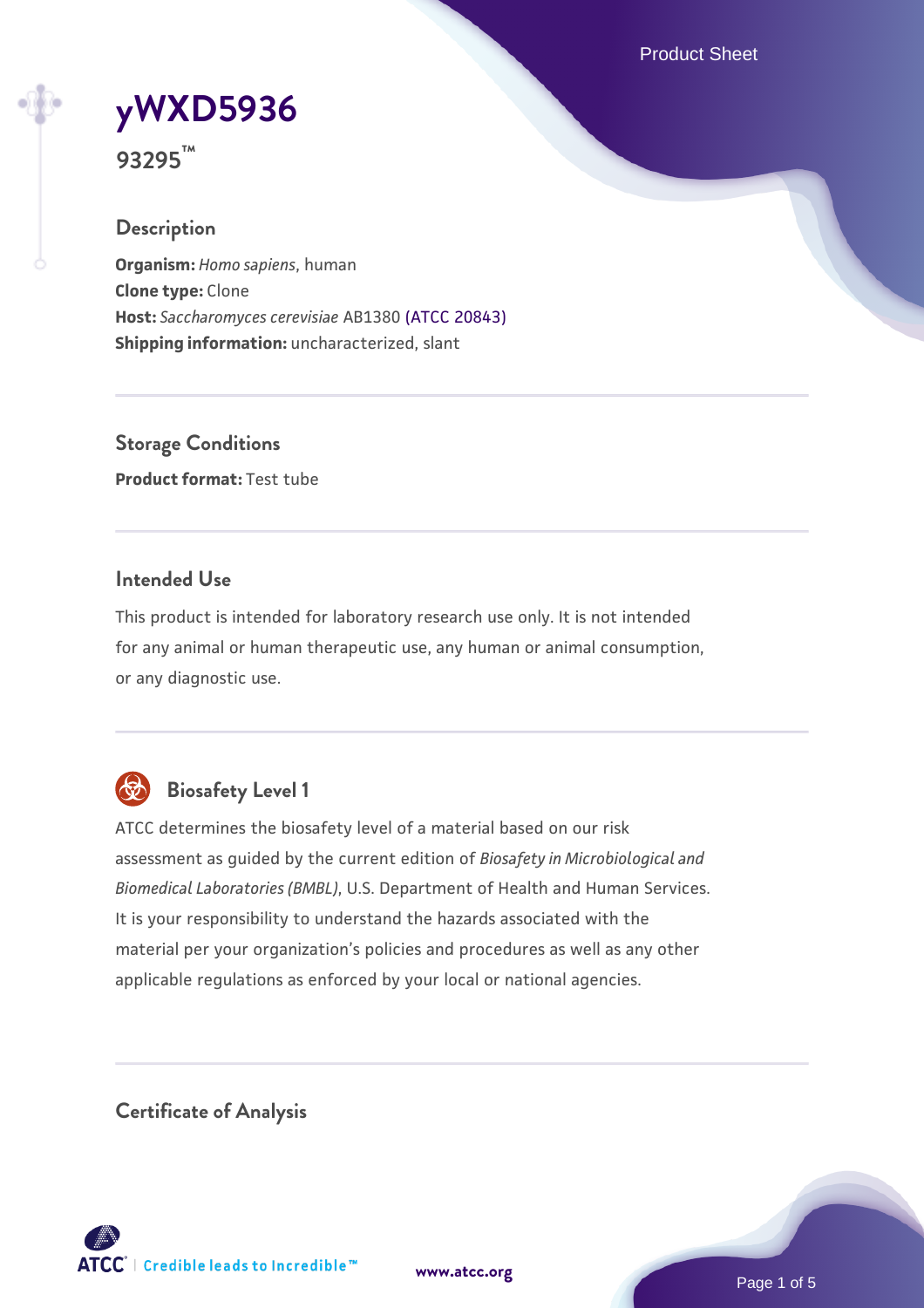### **[yWXD5936](https://www.atcc.org/products/93295)** Product Sheet **93295**

For batch-specific test results, refer to the applicable certificate of analysis that can be found at www.atcc.org.

# **Insert Information**

**Type of DNA:** genomic **Genome:** Homo sapiens **Chromosome:** X X pter-q27.3 **Gene name:** DNA Segment, single copy **Gene product:** DNA Segment, single copy [DXS4878] **Gene symbol:** DXS4878 **Contains complete coding sequence:** Unknown **Insert end:** EcoRI

# **Vector Information**

**Construct size (kb):** 335.0 **Intact vector size:** 11.454 **Vector name:** pYAC4 **Type of vector:** YAC **Host range:** *Saccharomyces cerevisiae*; *Escherichia coli* **Vector information:** other: telomere, 3548-4235 other: telomere, 6012-6699 Cross references: DNA Seq. Acc.: U01086 **Cloning sites:** EcoRI **Markers:** SUP4; HIS3; ampR; URA3; TRP1 **Replicon:** pMB1, 7186-7186; ARS1, 9632-10376

# **Growth Conditions**

**Medium:** 



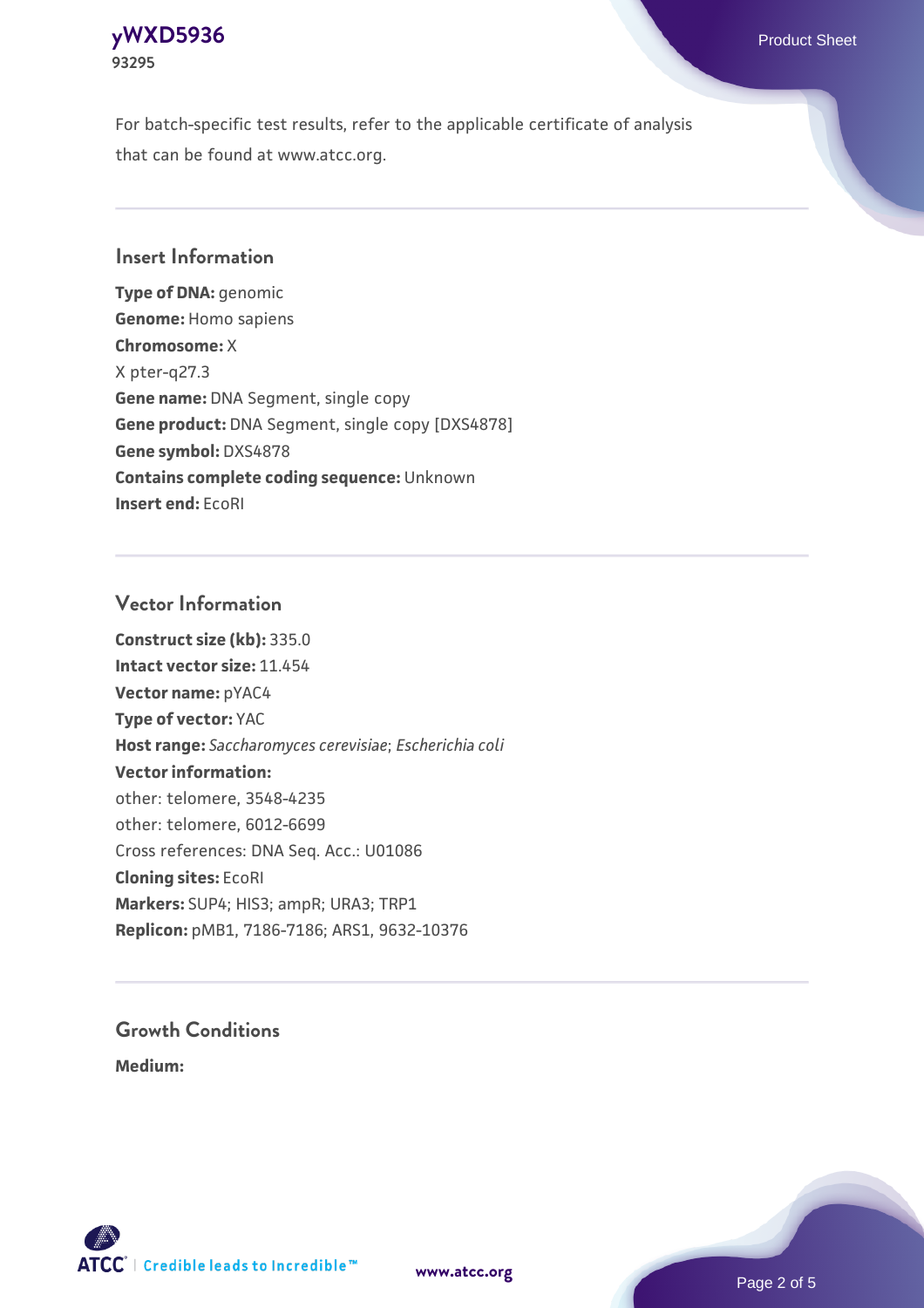**[yWXD5936](https://www.atcc.org/products/93295)** Product Sheet **93295**

[ATCC Medium 1245: YEPD](https://www.atcc.org/-/media/product-assets/documents/microbial-media-formulations/1/2/4/5/atcc-medium-1245.pdf?rev=705ca55d1b6f490a808a965d5c072196) **Temperature:** 30°C

#### **Notes**

More information may be available from ATCC (http://www.atcc.org or 703- 365-2620).

# **Material Citation**

If use of this material results in a scientific publication, please cite the material in the following manner: yWXD5936 (ATCC 93295)

# **References**

References and other information relating to this material are available at www.atcc.org.

#### **Warranty**

The product is provided 'AS IS' and the viability of ATCC® products is warranted for 30 days from the date of shipment, provided that the customer has stored and handled the product according to the information included on the product information sheet, website, and Certificate of Analysis. For living cultures, ATCC lists the media formulation and reagents that have been found to be effective for the product. While other unspecified media and reagents may also produce satisfactory results, a change in the ATCC and/or depositor-recommended protocols may affect the recovery, growth, and/or function of the product. If an alternative medium formulation or reagent is used, the ATCC warranty for viability is no longer

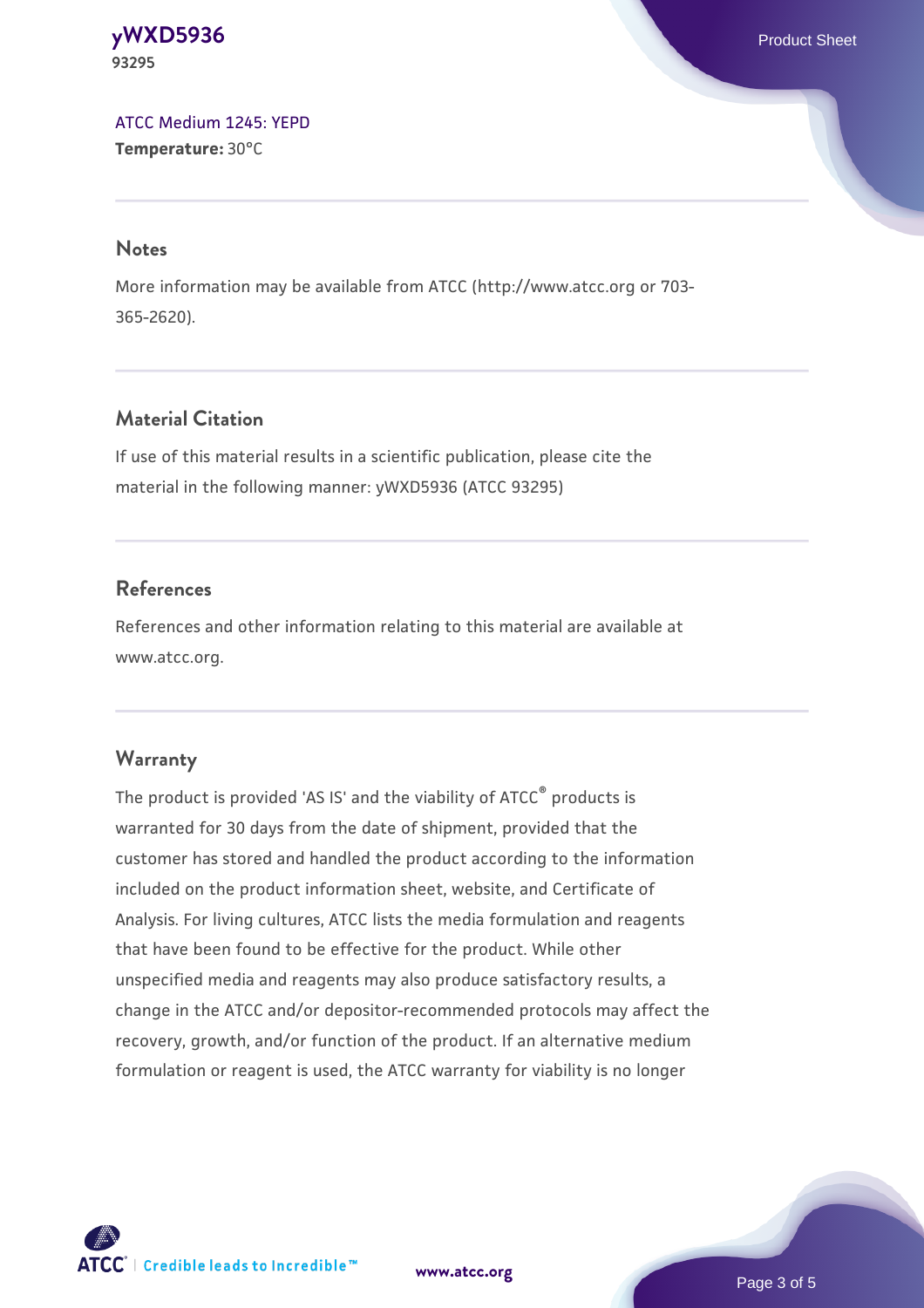**[yWXD5936](https://www.atcc.org/products/93295)** Product Sheet **93295**

valid. Except as expressly set forth herein, no other warranties of any kind are provided, express or implied, including, but not limited to, any implied warranties of merchantability, fitness for a particular purpose, manufacture according to cGMP standards, typicality, safety, accuracy, and/or noninfringement.

#### **Disclaimers**

This product is intended for laboratory research use only. It is not intended for any animal or human therapeutic use, any human or animal consumption, or any diagnostic use. Any proposed commercial use is prohibited without a license from ATCC.

While ATCC uses reasonable efforts to include accurate and up-to-date information on this product sheet, ATCC makes no warranties or representations as to its accuracy. Citations from scientific literature and patents are provided for informational purposes only. ATCC does not warrant that such information has been confirmed to be accurate or complete and the customer bears the sole responsibility of confirming the accuracy and completeness of any such information.

This product is sent on the condition that the customer is responsible for and assumes all risk and responsibility in connection with the receipt, handling, storage, disposal, and use of the ATCC product including without limitation taking all appropriate safety and handling precautions to minimize health or environmental risk. As a condition of receiving the material, the customer agrees that any activity undertaken with the ATCC product and any progeny or modifications will be conducted in compliance with all applicable laws, regulations, and guidelines. This product is provided 'AS IS' with no representations or warranties whatsoever except as expressly set forth herein and in no event shall ATCC, its parents, subsidiaries, directors, officers, agents, employees, assigns, successors, and affiliates be liable for indirect, special, incidental, or consequential damages of any kind in connection with or arising out of the customer's use of the product. While reasonable effort is made to ensure authenticity and reliability of materials on deposit, ATCC is not liable for damages arising from the misidentification or



**[www.atcc.org](http://www.atcc.org)**

Page 4 of 5